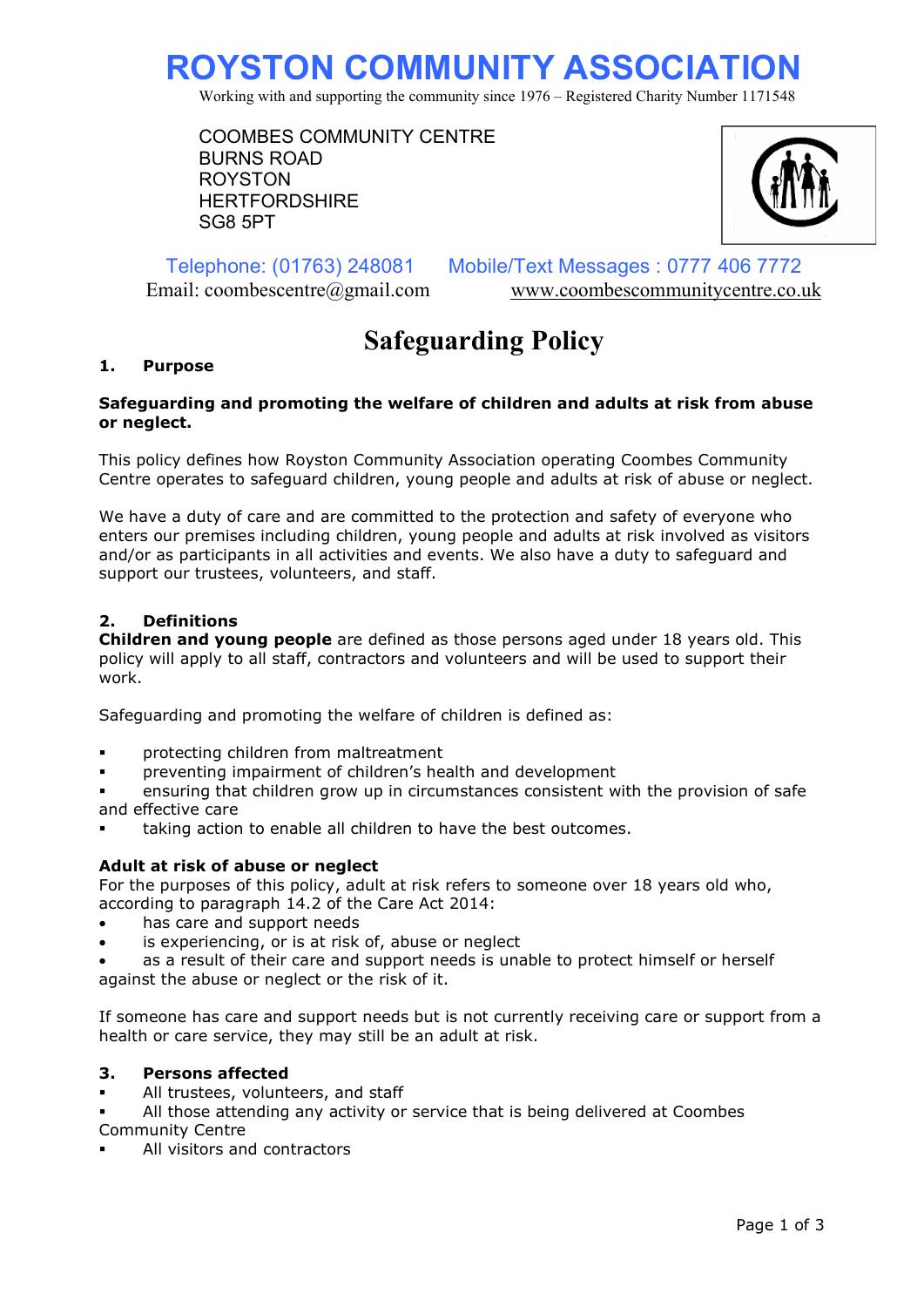# Page 2 of 3 – Safeguarding Policy – Royston Community Association operating Coombes Community Centre, Burns Road, Royston, SG8 5PT

# 4. Policy principles

There can be no excuses for not taking all reasonable action to protect adults at risk of abuse, exploitation, radicalisation, and mistreatment. All citizens of the United Kingdom have their rights enshrined within the Human Rights Act 1998. People who are eligible to receive health and community care services may be additionally vulnerable to the violation of these rights by reason of disability, impairment, age, or illness.

Royston Community Association operating Coombes Community Centre through its management committee has a zero-tolerance approach to abuse. It recognises that:

- under the Care Act 2014, it has a duty for the care and protection of adults who are at risk of abuse
- it has responsibilities for the safety and care of children under the Children Act 1989 and 2004

Royston Community Association operating Coombes Community Centre through its management committee is committed to promoting wellbeing and harm prevention; to responding effectively if concerns are raised; and to the following principles:

- The welfare of the child, young person or adult at risk is paramount
- All children, young people and adults at risk have the right to protection from abuse
- Safeguarding is everyone's responsibility: for services to be effective each professional and organisation should play their full part; and
- All suspicions and allegations of abuse must be properly reported to the relevant internal and external authorities and dealt with swiftly and appropriately.

Royston Community Association operating Coombes Community Centre through its management committee is aware of the work of their local safeguarding Board/Partnership and other support organisations on the development and implementation of procedures for the protection of adults vulnerable from abuse. The policy is about stopping abuse where it is happening and preventing abuse where there is a risk that it may occur.

# 5. Procedures

a. All members of the management committee will have signed the Trustee Statement of Eligibility form\* for trustees which includes a declaration that they have no convictions in relation to abuse.

b. All members of the management committee will familiarise themselves with safeguarding responsibilities, undertake training on safeguarding issues including whistleblowing where it is available and offered by their local safeguarding board/partnership or other local support organisation and ensure that they understand the principles set out in this policy at 4 above.

c. All members of the management committee will work together to promote a culture that enables issues about safeguarding and promoting welfare to be addressed.

d. All members of the management committee, helpers or other volunteers will not have unsupervised access to children or adults at risk unless appropriately vetted.

e. The management committee will follow safe recruitment practices.

f. A member of the management committee will be appointed to be responsible for child and adult at risk safeguarding matters. This person will have responsibility for reporting concerns that arise, as a matter of urgency, to the relevant safeguarding agency.